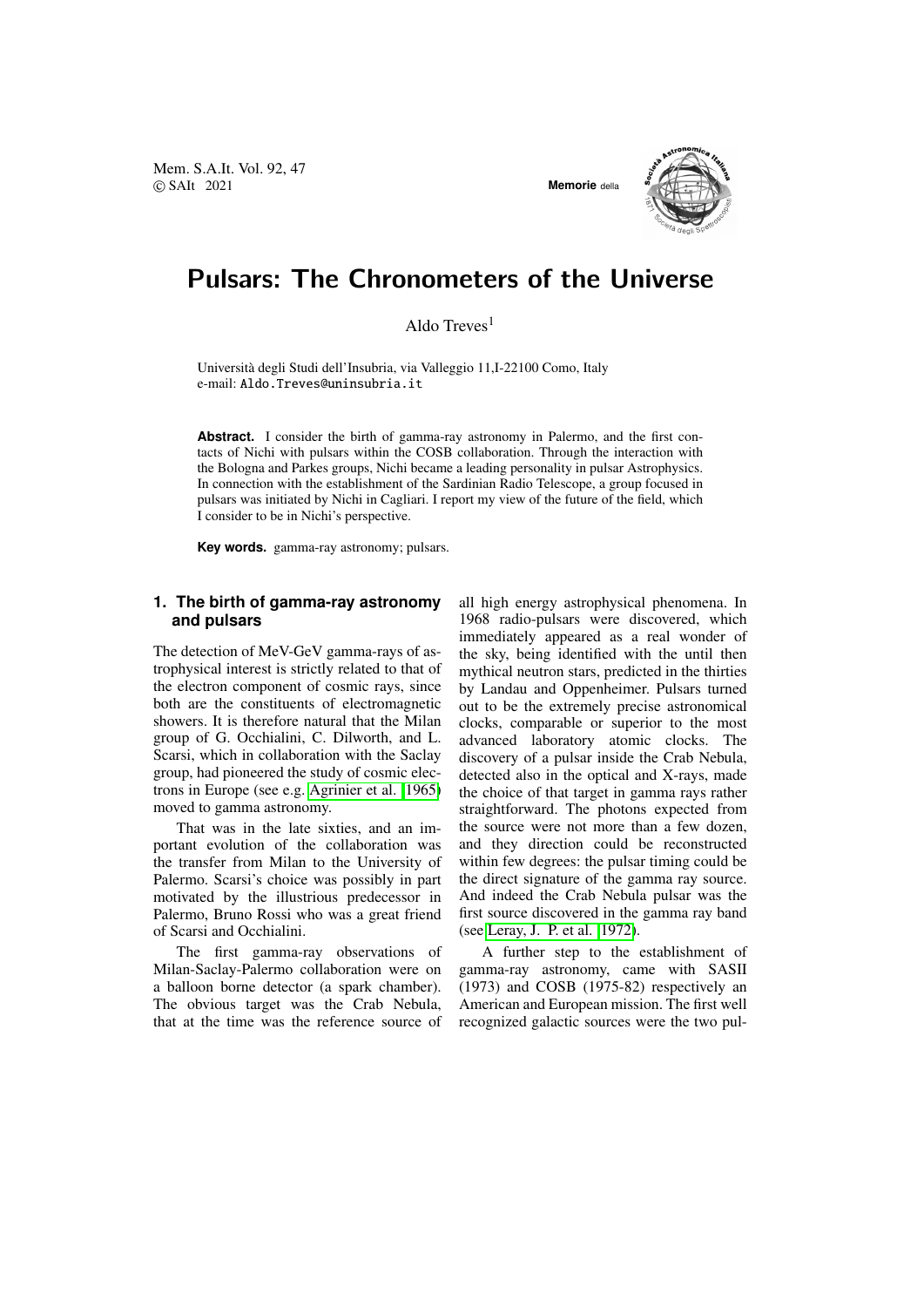sars inside the young supernova remnant Crab and Vela, plus the enigmatic Geminga, which later turned out to be also a young pulsar.

It is in this contest that Nichi D'Amico initiated his scientific career in the late seventies in Palermo, within the highly successful COSB collaboration, and entered into the enchanted world of pulsar Astrophysics. In November 2005 the prestigious 13th Targa Giuseppe Piazzi was conferred to Nichi and his speech was "Gli orologi dell'universo: le pulsar".

#### **2. From the gamma-rays to the radio band**

The interests of Nichi are now shifting specifically to pulsar astrophysics, and he starts the collaboration with the Bologna radioastronomy group, the main group in the field in Italy, which after the discovery of the first pulsar in Cambridge, had contributed with a number of important independent observations (pulsars with the B-label).

The next move has been the starting of the collaboration with Parkes in Australia, one of the most prominent group in pulsar Astrophysics, and certainly the leading one in the Southern hemisphere, with the non negligible advantage of the capability of observing the Milky Way.

Various contributions in this memorial describe the impressive achievements of Nichi within that collaboration, which range from new surveys, to detailed studies of pulsars in globular clusters, to pulsars in binaries, a theme I elaborate in the next section.

### **3. The new group in Cagliari**

The next phase of Nichi career is founding a group in Cagliari, whose basic interest was (and is) Pulsar Astrophysics. The choice of Cagliari was obviously motivated by the construction of the Sardinian Radio Telescope and the decision of accepting a professorship at the university of Cagliari opened of the local academic interests and activity to Astrophysics.

The new group of Nichi, with Marta Burgay and Andrea Possenti and in collaboration with Parkes, became the main actor of the study of the binary pulsar system PSR J0737- 3039 [\(Burgay et al. 2003\)](#page-2-2). This is an ideal laboratory for testing and constraining General Relativity (G.R.). In this binary both components are pulsars. It represents a step forward, with respect to the other binary pulsar system PSR B1913+16, which permitted to Hulse and Taylor to demonstrate the production of gravitational waves, and to win the Nobel prize.

The Cagliari group, which egregiously represents the continuation and development of Nichi vision of pulsar physics, is now well established in a world scale. Its strength at least in part, is due to its opening to a large number of collaborations, which is certainly a legacy of Nichi attitude

### **4. What to expect and hope from pulsars in the future, which Nichi would be happy to see happening**

I'll try to give my answers to the question, clarifying that I am not a pulsar specialist, but rather a witness of the wonders that pulsars have produced.

As mentioned above, being such formidable chronometers pulsar binaries can constrain GR, the observational constraints becoming more severe with the accumulation of pulsar data for decades. The obvious aim, seldom openly declared, is to find violations of GR towards a more advanced theory of gravitation. The same data accumulation procedure is promising regarding the determination of equation of state of neutron stars, the form of their magnetization and its evolution.

Pulsars as exceptionally stable chronometers, are natural detectors of gravitational waves. This is an old idea circulating already immediately after the pulsar discovery, that in the last years has demonstrated its feasibility, through the various Pulsar Transient Arrays. They monitor an ensemble of super stable pulsars, and aim to detect transient delays induced by the gravitational waves. They will possibly contribute to basic cosmological issues, like the importance of gravitational waves in the first epochs of the Universe.